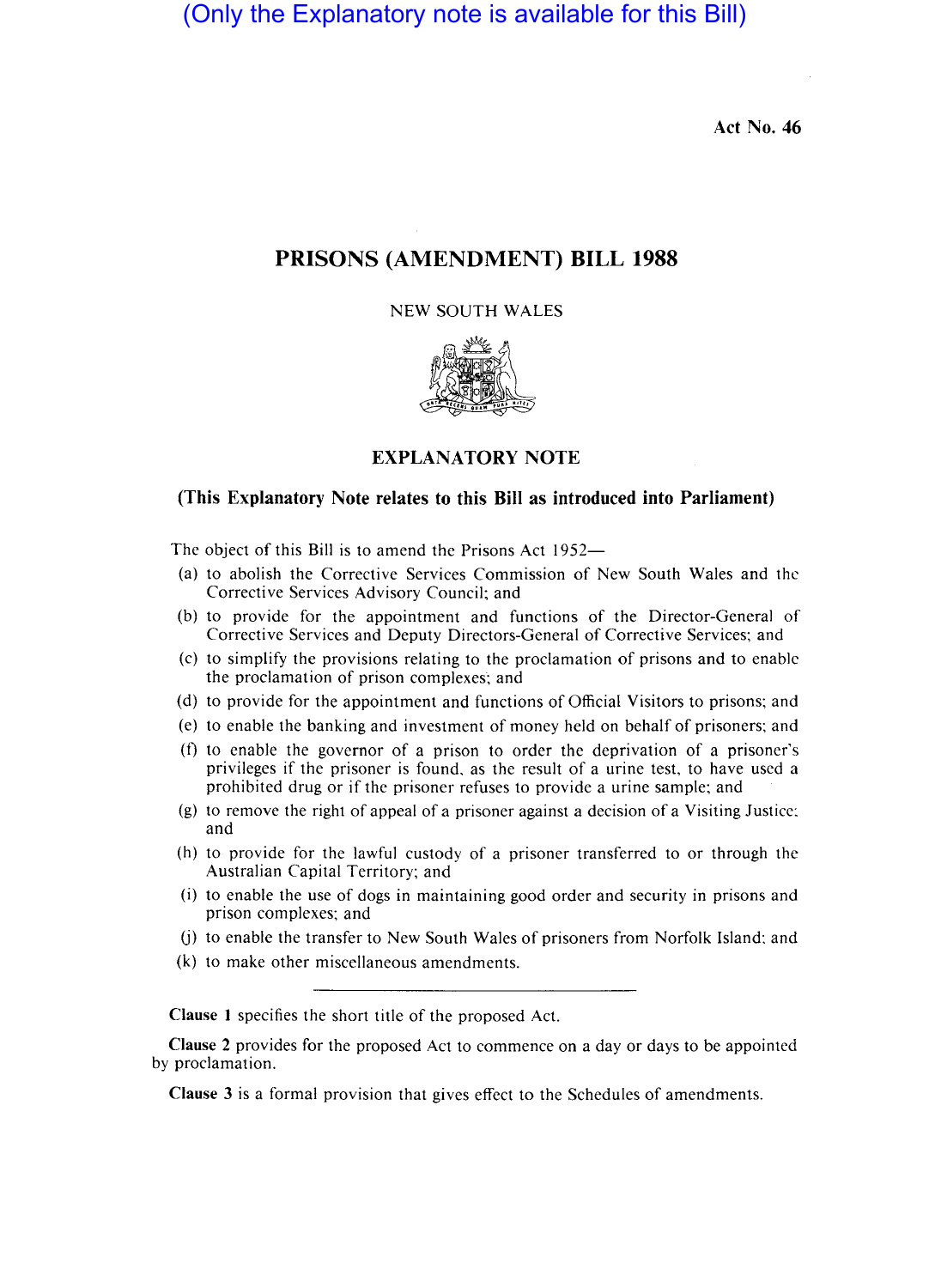Clause 4 amends Schedule 3 to the Public Finance and Audit Act 1983 consequent on the abolition of the Corrective Services Commission and so as to apply to the Department of Corrective Services the accounting, auditing and annual reporting requirements for departments.

Clause 5 amends Schedule 2 to the Statutory and Other Offices Remuneration Act 1975 consequent on the abolition of the offices of Chairman, Deputy Chairman and Commissioner of the Corrective Services Commission and the creation of the offices of the Director-General of Corrective Services and Deputy Directors-General of Corrective Services.

# SCHEDULE 1—AMENDMENTS RELATING TO CORRECTIVE SERVICES ADMINISTRATION

Schedule 1 (1) amends section 4 (Definitions) of the Principal Act by omitting certain definitions consequent on the abolition of the Corrective Services Commission and the Corrective Services Advisory Council. It also inserts new definitions of "Director-General" (meaning the Director-General of Corrective Services) and "Deputy Director-General" (meaning a Deputy Director-General of Correctives Services).

Schedule 1 (2) omits sections 6-7D of the Principal Act (dealing with the Corrective Services Commission and the Advisory Council) and inserts proposed sections 6, 7 and 7\ into the Principal Act. Proposed section 6 provides for the appointment by the Governor of the Director-General. It further provides that the Director-General is to have the control and management of all prisons. Proposed section 7 provides for the appointment by the Governor of Deputy Directors-General. Proposed section 7A gives effect to a substituted Schedule 3 to the Principal Act which contains provisions relating to the terms of appointment (including maximum age, length of appointment, remuneration and the preservation of certain rights and entitlements) of the Director-General and Deputy Directors-General.

Schedule 1  $(3)-(11)$  and  $(13)$  amend various sections of the Principal Act as a consequence of the transfer to the Director-General of functions previously undertaken by the Corrective Services Commission.

Schedule 1 (12) omits Schedules 3 and 4 to the Principal Act and inserts the substituted Schedule 3. Proposed Schedule 3 contains provisions relating to the terms of appointment of the Director-General and Deputy Directors-General.

# SCHEDULE 2-MISCELLANEOUS AMENDMENTS

#### Proclamation of prisons and prison complexes

Schedule 2 (1) amends section 4 (Definitions) of the Principal Act by substituting the definition of "prison" with a new definition. "Prison" includes any premises or place declared to be a prison by proclamation under the Principal Act or any jail or place of detention. Schedule 2 (1) also inserts a new definition of "prison complex". "Prison complex" is defined to mean any premises or place declared to be a prison complex by proclamation. A prison complex will generally comprise one or more prisons and adjacent areas.

Schedule 2 (2) omits sections 5 and 5A from the Principal Act and inserts a new section 5 (Prison complexes and prisons) which enables the Governor to declare by proclamation any specified premises or place to be a prison complex. Any part of that complex may be proclaimed as a prison. Under proposed section 5 (4) the Governor may declare by proclamation any specified premises or place to be a prison. A proclamation made under proposed section 5 can be varied or revoked by proclamation.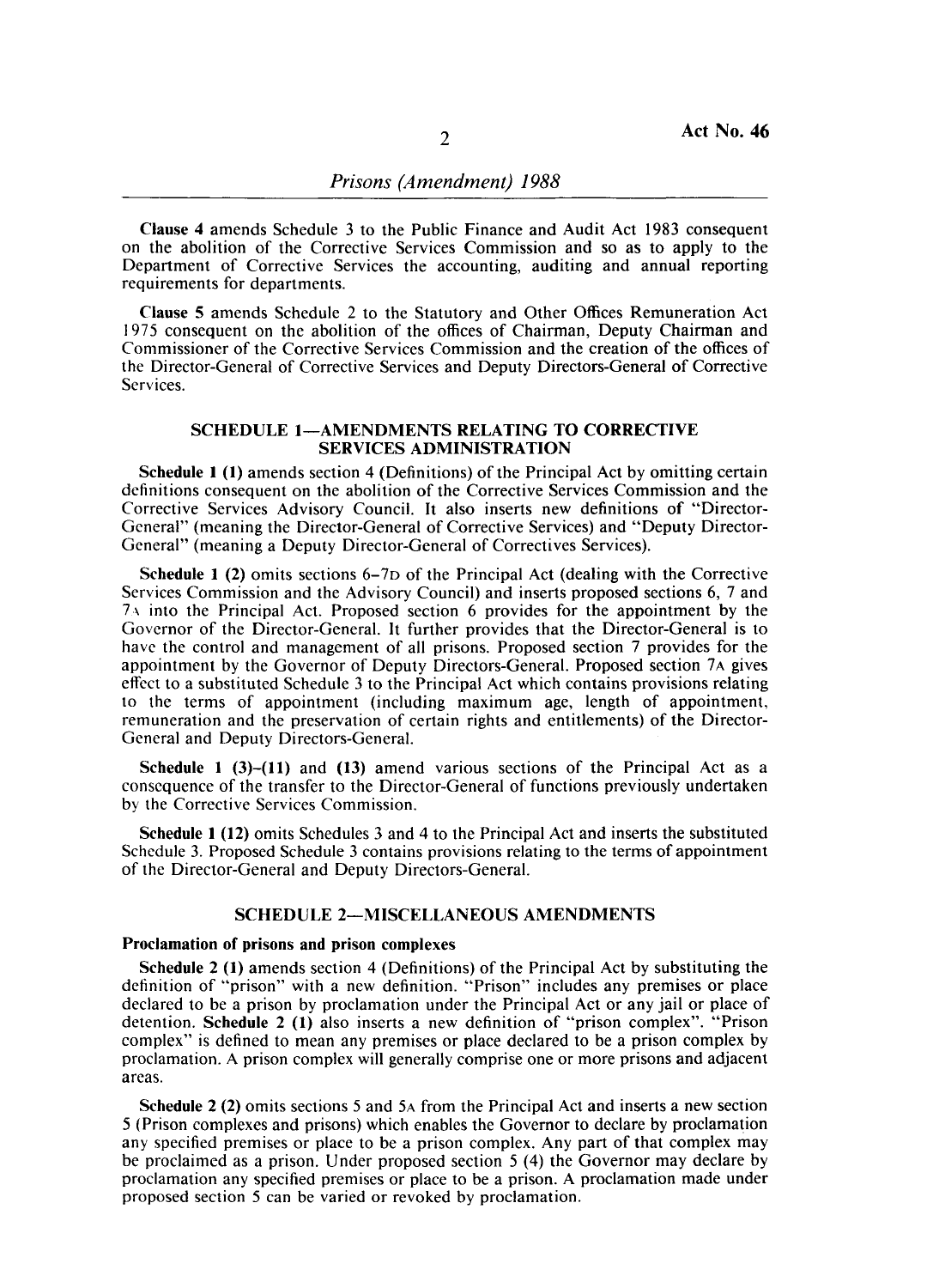Schedule 2 (5) (b), (6), (8), (12), (16), (17) (a), (18), (19) and (21) (a) and (f) effect other amendments to various sections of the Principal Act as a consequence of the amendments made by Schedule 2 (1) and (2).

#### Official Visitors

Schedule 2 (3) inserts proposed sections 8A (Official Visitors) and 8B (Disclosure of information) into the Principal Act. Proposed section 8A provides that the Minister may appoint one or more Official Visitors in respect of each prison and specifies the functions of Official Visitors.

An officer of the Department of Corrective Services is ineligible to be appointed as an Official Visitor.

Official Visitors will be required to visit prisons at least once each month for the purpose of giving interviews to prison officers and prisoners. They are to receive and deal with complaints. They are to report at least once every 6 months to the Minister. They may exercise such other functions as may be prescribed by regulations made under the Principal Act. Official Visitors are to deal confidentially with information disclosed to them. Proposed section 8B creates an offence of unlawful disclosure of information obtained in connection with the administration or execution of the Principal Act or the regulations by an Official Visitor. The maximum penalty for this offence is IO penalty units (currently \$1,000).

Schedule 2 (26) inserts proposed Schedule 4A into the Principal Act containing provisions relating to the terms of appointment of Official Visitors.

### Visiting Justices

Schedule 2 (4) substitutes subsection (I) of section IO (Visiting Justices) of the Principal Act to transfer from the Minister to the Chief Magistrate the function of appointing Magistrates as Official Visitors.

#### Examination of prisons and prison complexes

Schedule 2 (5) (a) amends section II (Inspection by Judge or Magistrate) of the Principal Act to provide that a Magistrate (as well as a Judge as is presently the casc) may visit a prison or prison complex at any time the Magistrate thinks fit.

# Banking and investment of prisoner's money

Schedule 2 (7) amends section 18 (Private property) of the Principal Act to authorise the banking and investment of money surrendered or received by a prisoner and which is not sent away or spent by the prisoner while in prison. The amendment enables the money to be invested by the Treasurer in a form of investment approved by the Treasurer. Interest from investments is to be applied, at the discretion of the Director-General, for the benefit of prisoners.

# Prison offences-urine tests for drugs

Schedule 2 (9) amends section 25 (Governor of prison may impose penalties for certain prison offences) of the Principal Act to enable the governor of a prison to order that a prisoner be deprived of specified amenities or privileges for up to 6 months if a drug test detects the presence of a prohibited drug in the prisoner's urine or if the prisoner refuses to provide a sample of his or her urine if required to do so by a prison officer of or above the rank of Assistant Superintendent. A governor of a prison may not make such an order if the prisoner proves that the drug was administered in accordance with medical advice.

 $\epsilon$  .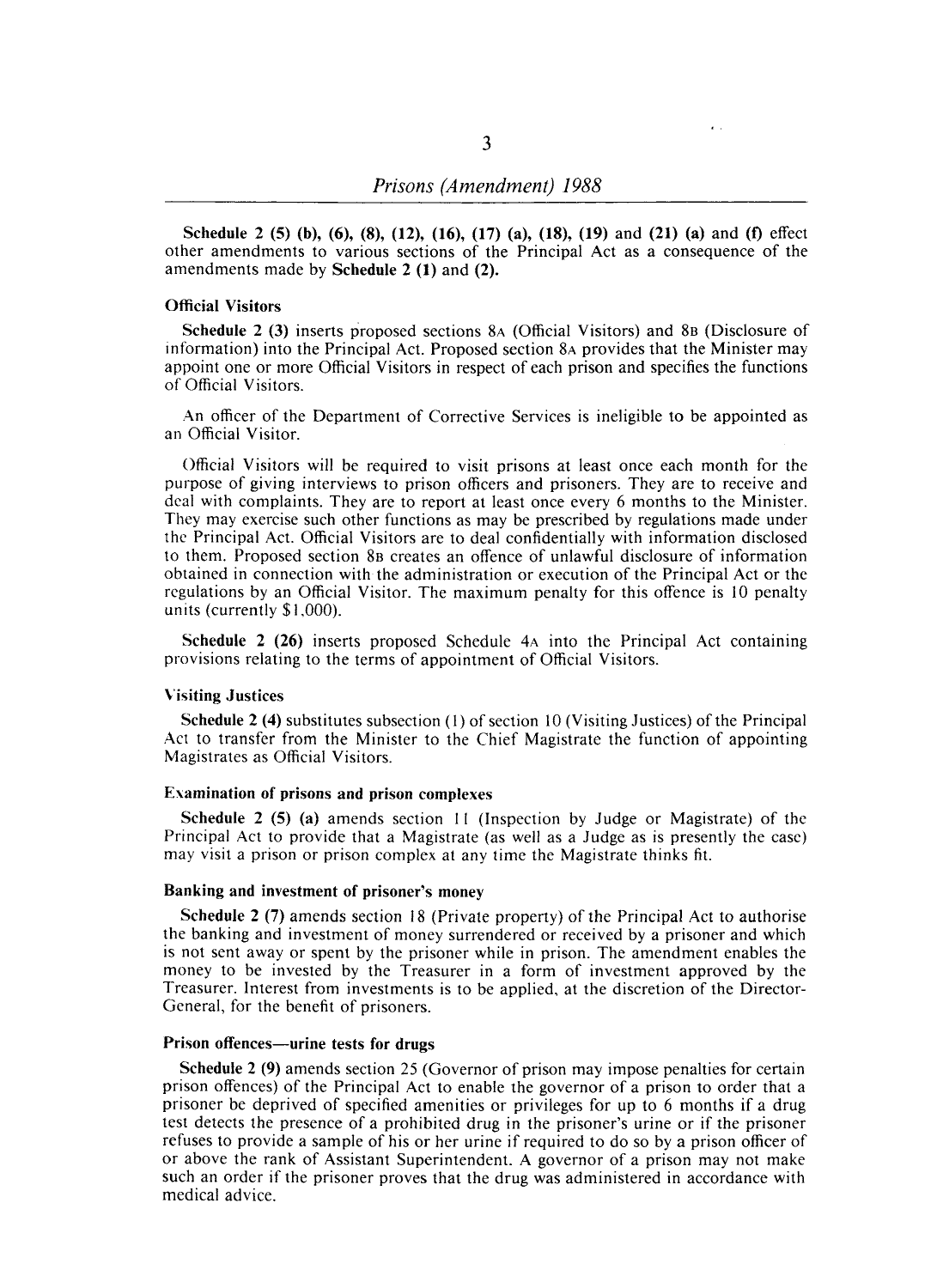# *Prisons (Amendment) 1988*

## Appeals against decisions of Visiting Justices

Schedule 2 (10) substitutes section 26G of the Principal Act to provide that no appeal lies to any court against the decision of a Visiting Justice to impose a penalty on a prisoner. Prisoners currently have a right of appeal to the District Court. By proposed clause 15 of Part 3 of Schedule 8 to the Principal Act, to be inserted by Schedule 2 (27) (b), an appeal will be denied in respect of a decision of a Visiting Justice given before the commencement of the substituted section if an appeal against the decision has not been lodged before that commencement.

#### Removal of prisoners from a prison to a hospital which is a prison

Schedule 2 (11) amends section 28 (Removal of prisoners to hospital) of the Principal Act so that a prisoner can be removed in an emergency to a hospital, despite the fact that the hospital has been proclaimed to be a prison, on the order of the governor of the prison from which the prisoner is removed rather than on the order of the Director-General.

#### Transfer of prisoners to or through the Australian Capital Territory

Schedule 2 (13) inserts proposed section 29 $\epsilon$  into the Principal Act to provide that when a prisoner is in the Australian Capital Territory for a lawful reason the prisoner is still in the lawful custody of the governor of the prison from which the prisoner is removed or absent.

#### Resignation of commission of commissioned prison officers

Schedule 2 (15) amends section 30A (Commissioned and non-commissioned prison officers) of the Principal Act to provide that a commissioned prison officer is taken to have resigned his or her commission on resignation, dismissal or termination of services.

#### Powers of arrest of prison officers

Schedule 2 (17) (b) amends section 37 (Trafficking) of the Principal Act to enable a prison officer to arrest a person who enters or attempts to enter a prison or prison complex and who is found to be in possession of liquor or drugs.

#### Use of dogs

Schedule 2 (20) inserts proposed section 45A (Use of dogs in maintaining good order and security) into the Principal Act to authorise a prison officer, with the approval of the governor of the prison, to use a dog in circumstances prescribed by the regulations to assist in maintaining the good order and security of the prison. Those circumstances may include the use of dogs for carrying out searches for any reason within prisons and prison complexes, for tracking escapees, for escorting transferred prisoners, for disarming prisoners, for patrolling prisons and prison complexes and for assisting the police.

### Regulation-making powers

Schedule 2 (21) (b)–(e) amend section 50 (Regulations) of the Principal Act to enable regulations to be made with respect to the functions of Official Visitors, the expenditure of money by prisoners, the use of dogs and the distribution and use of condoms in prisons and prison complexes.